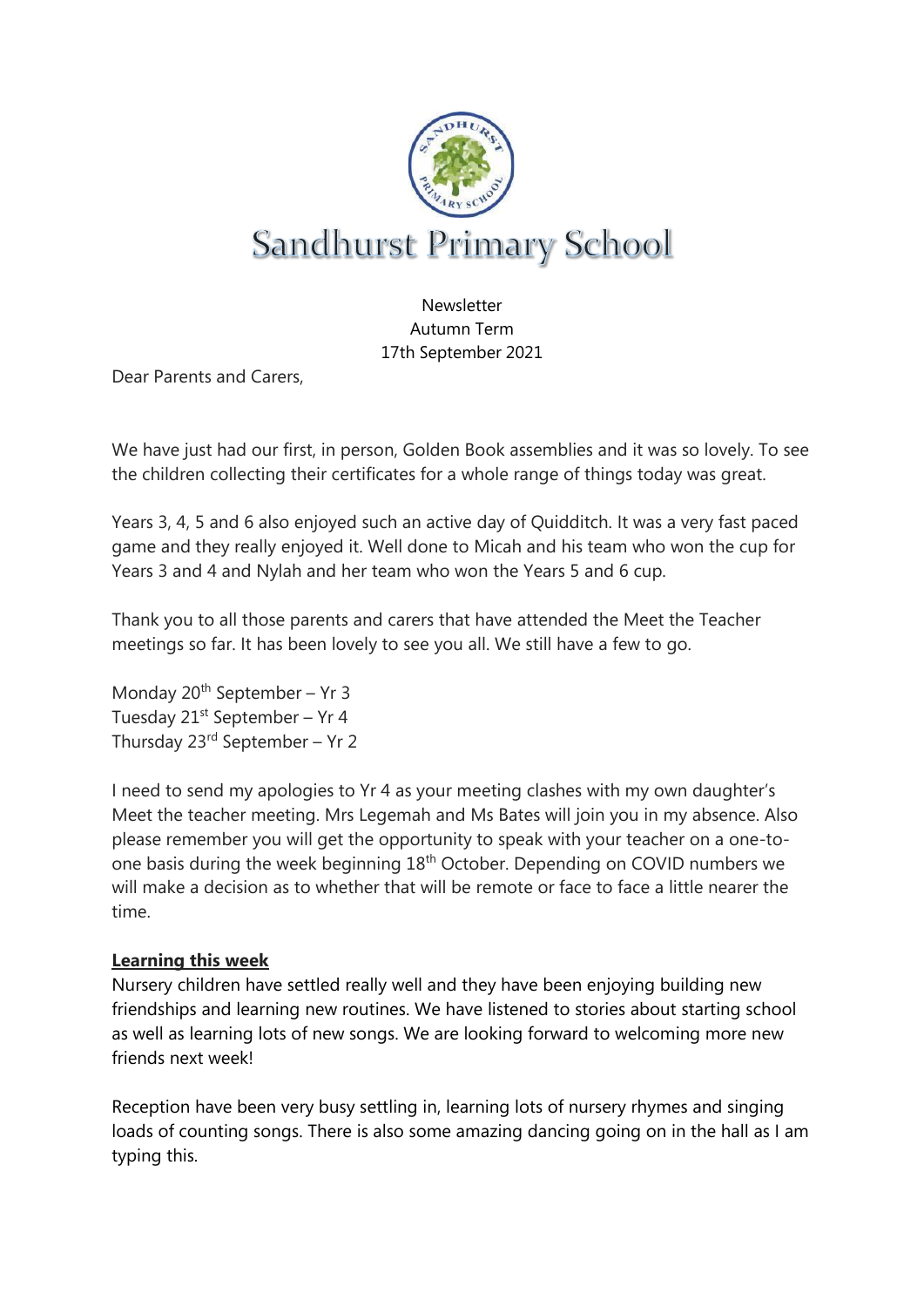In Year one this week they have started our topic Special Me.They have made some amazing

'Who am I?' books to explain some of the things they are good at and what they enjoy. In maths they have been working with numbers up to ten, matching numbers to pictures and investigating different ways of counting using unifix cubes to help. In science this week they have been busy learning about senses. They explored different textures, sounds and smells. It was really fun!

This Week Year 2 have continued exploring different emotions. In English, the children enjoyed the story Silly Billy and wrote about how they would solve a worry. In Maths, they have been working on investigating how to make a chosen number and counting backwards. The children are all really excited about starting the topic 'Our World' next week.

Year 3 have settled in fantastically. They have been getting to know their new class mates and have enjoyed being in the Junior playground. They have been reading 'The Huge Bag of Worries' and thinking about who they can talk to about worries, and writing poems based on class names. In maths they have been reviewing their mental maths skills and partitioning using lots of practical equipment. This week they became archaeologists and conducted a dig to find artifacts that might tell them something about what life was like in the Stone Age.

This week Year 4 have been learning about similes and metaphors and writing some magnificent poems about the moon. In science they have been learning how sound is made and doing sound surveys. They learnt how sound travels and how it is effected by different materials. In maths they have practised ordering numbers in ascending and descending order. They have also been rounding numbers to 10,100,1000. In Spanish they found out to say different animal's names.

This week Year 5 have been looking at the features of a fact file and have started to plan their own fact files based on class names. In maths, the children have continued to focus on place value including activities with negative numbers.

This week year 6 have been learning more about their class names and have created leaflets to present some of the key information they have researched. They have been reading the text 'Race to the Frozen North' and finding out more about the life of Matthew Henson and his remarkable story. In ICT they have been designing reading album covers, thinking about their reading journey so far and sharing some of their favourite books.

### **Reception and Yr 1 Pick Up**

Now your children are getting settled and they know the routine please could we ask you to stand back from their classrooms at the end of the day. All your faces peering in at the window is very distracting and it is a really busy time for teachers giving out book bags, matching children to jumpers etc and as soon as your children see you it throws them. Please don't be tempted to peep, you will see them soon enough!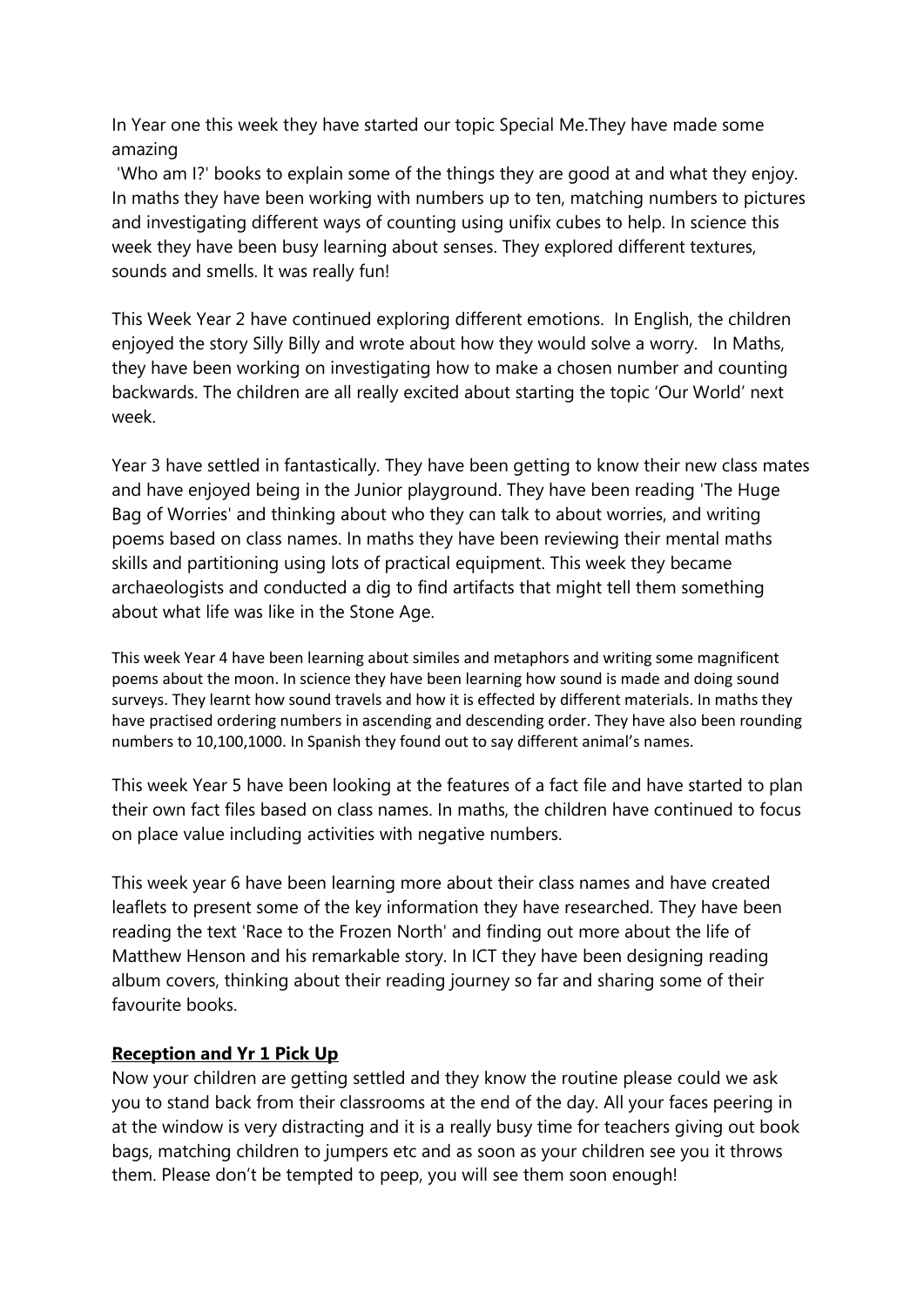### **Sandhurst Food Bank**

Although our regular deliveries of food parcels have now stopped, the amazing Food Bank team do have a plan to give out parcels on a real needs basis. This will not be a regular delivery but if you do, one week, find you are really struggling then please do let me know and we can arrange a delivery for you. Please also remember I can also give vouchers for the Lewisham Food Bank too.

#### **Communication**

We really want to make sure our communication is effective. You should all now have your class teacher's school email address. So you can contact them directly. Please do remember that they are teaching all day so you will not get an immediate response. If it is an emergency, it is still best to get a message to the office. I write this newsletter every week but I don't really know how many of you read it. So next week I am going to send out a quick survey to gather your thoughts.

### **Triple P Discussion Groups and Course**

Triple P in conjunction with the Early Years Alliance and Lewisham Children and Family Centres are running a few really good discussion groups and a course to support parents and carers. I have attached the posters. Please take a look.

### **Irish Language Class**

One of our lovely Yr 1 parents, Niamh, (Sean's mum) is hoping to set up an Irish language class/playgroup for children age 4-7 at the Lewisham Irish Centre. If you would be interested please do contact her on 07517807734 or via email: [niamhkm@gmail.com.](mailto:niamhkm@gmail.com)

### **Morrison's Good to Grow Scheme**

Even though we haven't got a big Morrisons near us we have registered for their Good to Grow scheme. You download the app and collect Grow Tokens which the school can use to get gardening equipment. The garage on Brownhill Road is a small Morrisons. Leaflets are attached.

# **Good Quality Bike**

We have been offered a lovely bike for a child of about 4 to 6. It is in really good condition and the family would like it to go to a family that could make good use of it. If that is you, please let me know.

### **Appropriate Clothing for the Playground**

Please can you ensure you are dressed appropriately for the playground. There have been a couple of occasions where people have not been dressed appropriately, for